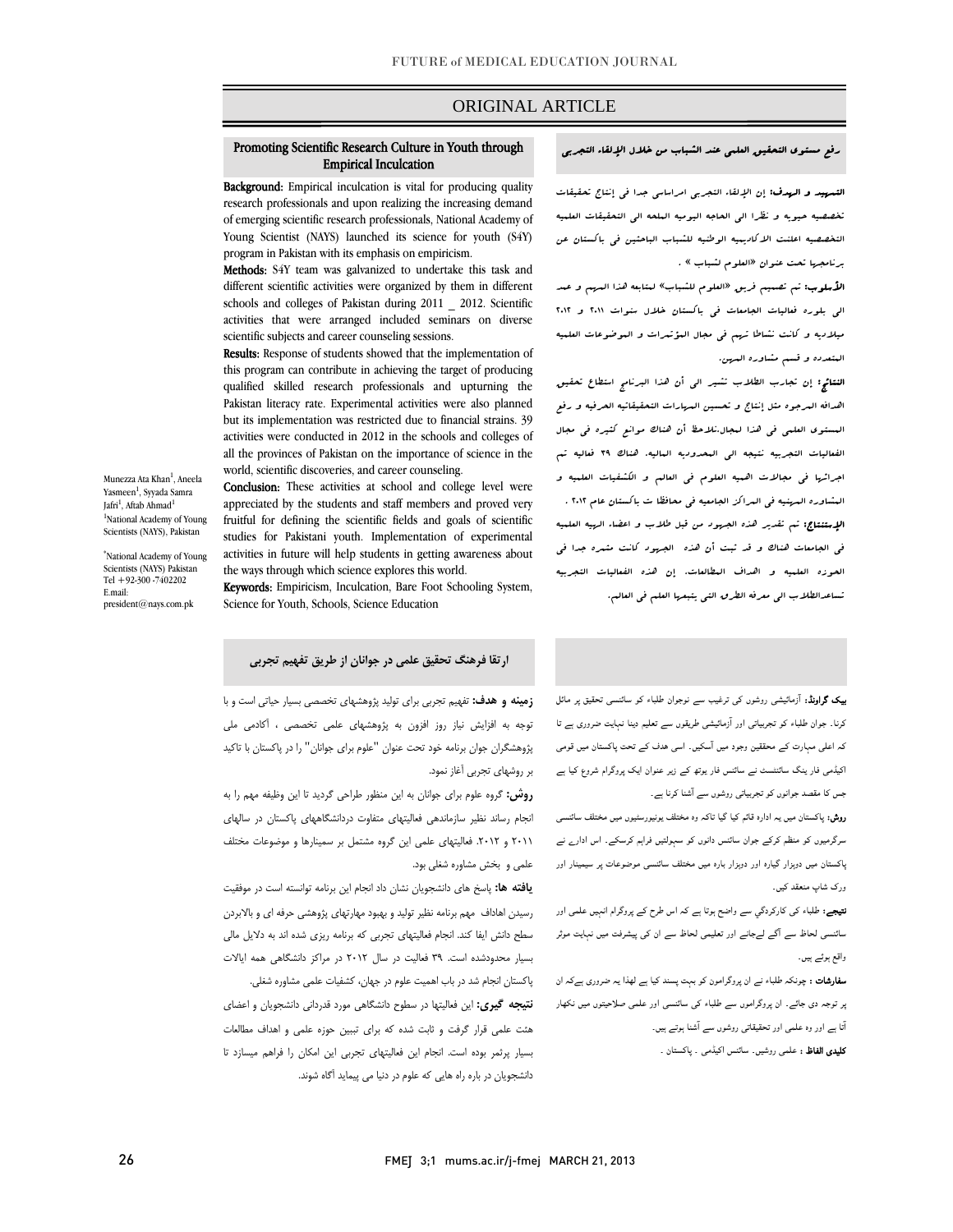## **INTRODUCTION**

The traditional education system which is still prevalent in most of the public sector educational institutions led by federal and provincial government has five levels: Primary (from standard one to five), Middle (standard six to eight), High (standard nine and matric), Intermediate (first and second years of college) and university program including undergraduate and graduate ones [1]. Contrary to this system is a private sector run education system which offers quality education but the fees they charge is very high and unaffordable to majority of the population. Number of enrolled students is different for both of the systems and it depends on the extent of urbanity. People in urban areas prefer private sector schooling to conventional education system run by federal or provincial governments [2]. Public sector institutes are not widely accepted among urban population because the literacy rate of these areas is high comparing to the rural one and they have the realization that education quality needs to be improved in traditional education system which discourages the students' creativity and conceptual implementation process. The total literacy rate of Pakistan is approximately 58% having 68% literate men and 45% literate [3]. One prime reason for this low literacy rate is limited to budget reserved for education which is reported to be 95.442 million PKR, 2.2% of GDP (Institute of Social and Policy Sciences). Besides this, objections are also raised on curriculum designed by federal and local governments for primary and high school students. Major drawbacks of it are lack of conceptual implementation and relevancy with daily life examples. There are five parameters, the quality of which if maintained can help thrive a sustainable education system. It includes curriculum, assessment, teachers, textbooks, and the institutional educational ambiance [4]. As mentioned earlier in the majority of areas, public sector institutes play major role in providing elementary level and primary education to students and have a nominal fee but the quality of some parameters is compromised due to many reasons.

The curricula designed by the federal and local government systems are different from each other and this explains the difference in education quality at provincial level. The text books written for the students of very basic levels lack local context and this hinders the conceptual knowledge implementation process. Majority of the students fail to comprehend the relevancy of topic in local context which is critical for the quality education system [4]. Many of the science books explain the natural phenomenon in an epistemological manner, and finding correlation with daily life examples becomes difficult for students. This is the major hindrance in the process of quality researchers' production from most of the educational institutions [4, 5]. Scientific education should not focus on memorizing the facts but it should be based on scientific way of thinking and deeper understanding of concepts [6]. For the promotion of science and research culture in Pakistan, National Academy of Young Scientist (NAYS) has launched science for youth program for primary, middle, high school and college students [7], and this project has been extended

 to many other countries through GYA [8]. In many conventional schooling systems of Pakistan, the approach of teaching science subjects is epistemological which prevents the conceptual implementation process in learners. NAYS empirical inculcation and for this young researchers themselves took initiative and they conducted scientific activities in different schools and colleges all over Pakistan. NAYS has established an extensive network of young accomplishing the NAYS objective of promoting scientific research culture in Pakistan. comes up with the idea of spreading the message of researchers nationwide and they are actively participating in

 Majority of the students are not aware of the latest applied science fields and this is the primary reason why Pakistan is sciences or engineering science fields because they believe it will provide them better career opportunities. To change this traditional trend and to encourage students for pursuing emerging science fields, career counseling service Information regarding technological advancements and innovations in such fields are being shared with them to kindle thirst for knowledge among youngsters. lacking in these areas. Most of the students prefer medical was initiated along with science for youth program.

 Scientific activities that were conducted during the last year with the latest science fields. However, NAYS science for youth program also includes the idea of conducting different scientific experimental activities for the promotion of empiricism oriented inculcation method. Due to limited difficult but this project will be expanded upon receiving support from some governmental or non-governmental financier. Different young researchers were assigned with responsibilities of conducting such activities at provincial province has a province coordinator who directs the district coordinators of science for youth program and demonstrators as well. All the province coordinators report s4y activities to the country and project coordinator. mostly included lectures and seminars to apprise students financial resources, implementation of this approach is level. NAYS has established a hierarchy for it and every

 themselves with research expertise by providing them internship opportunities in different industries and research institutes. It is bridging the gap between academia and industry which is crucial for further advancement and NAYS also facilitates the novice researchers to acquaint development.

S4Y have strong emphasis on research oriented inculcation as it is vital for developing research potential in school and college students. In many conventional schooling system classes, the process of conceptual implementation is can benefit from the knowledge they acquire from there. Such systems are prevailed in majority of the government regulated schools and colleges. S4Y team has targeted those systems and many sessions have been conducted in which phenomena. Observation based learning method was introduced by team members and in most of the activities students gave vigorous responses and showed eagerness to learn things through this way. ignored and the students don't have any ideas in how they students were asked to think over the different natural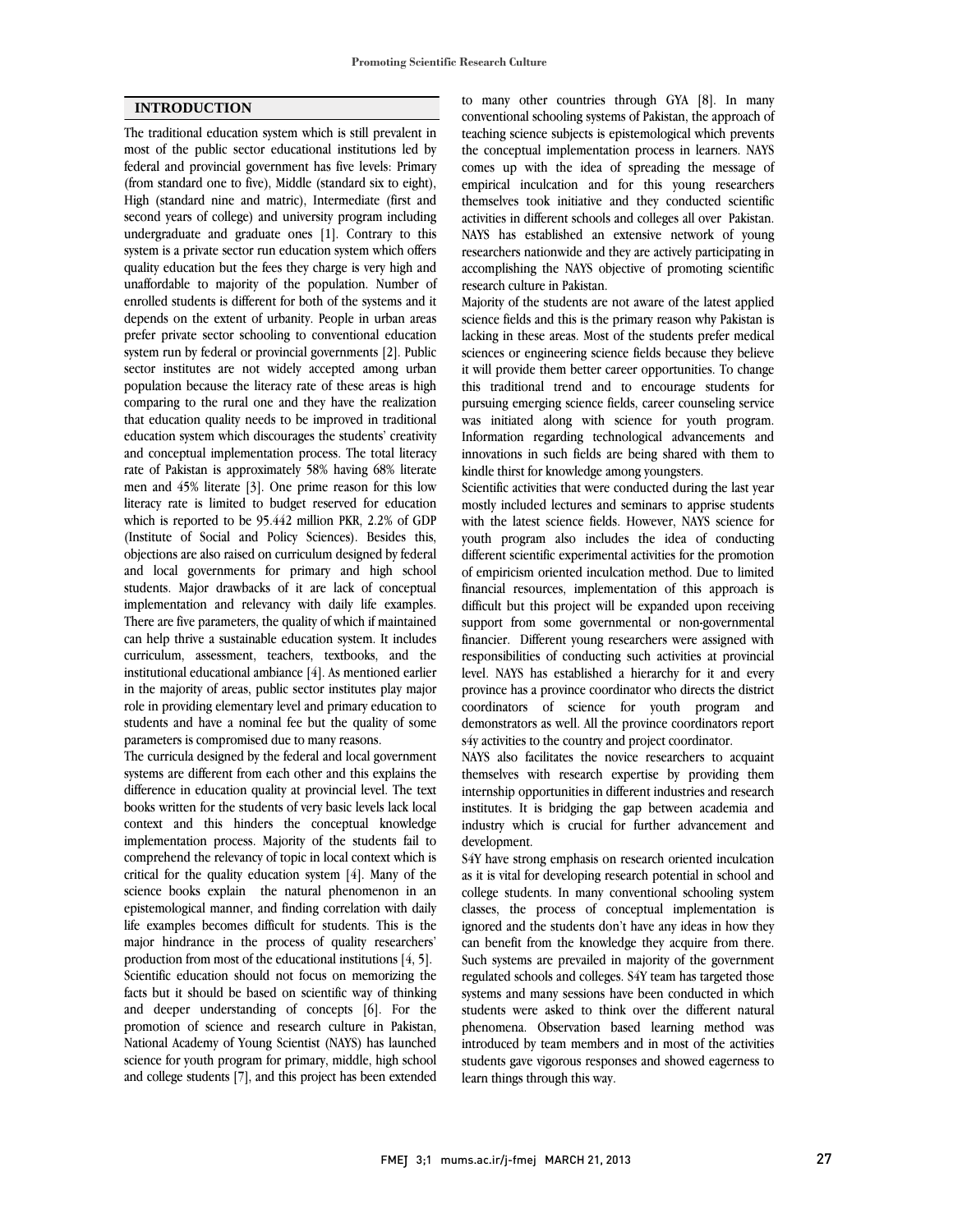NAYS, S4Y team has a plan to introduce bare foot schooling system [9] in Pakistan where quality education is accessible to all those individuals who are deprived of it because of scale, the literacy rate of Pakistan will get upturned. Complete execution of this project at national level needs support from higher authorities and we expect to progress financial strains. If this project will be implemented at large with our consistency and diligence. **Goals** 

The objectives of this program are:

- To show the youth that science can be a great opportunity for a career.
- • To make the students and their parents aware of the importance of scientists in helping to compete with the global community.
- • Motivated young students will choose to be a scientist as their first preference and will be the science leaders in future.

 Accomplishments of the mentioned objectives will sustain a balance in the applied and emerging science research professionals in Pakistan in comparison to the rest of disciplines.

> $\overline{a}$  $\overline{a}$

### **METHODS**

## Team Formation

 A team of young qualified researchers was galvanized to undertake this task from all over Pakistan and the established hierarchy for this project is given (Fig. 1). In addition to team, there is also an advisory board for suggestions and recommendations.

#### Pattern of System Implementation:

All the science for youth activities which are organized in different schools and colleges follow this pattern:

- *Seminars:* Lectures on important science issues (health, food, environment etc.) by young researchers or eminent scientists
- • Experimental Activities: Performing small and easy experiments to promote curiosity among students.
- *Visits to science labs:* Research institute and laboratory visitations day
- • Science Competition: Other possible extracurricular activities to develop the interest students like activities to develop the interest students like different schools and colleges.
- Career Counselling: One day meeting with students and parents to make them aware of uses of science and possible careers choice and development.

### Monitoring of Activities

 NAYS, higher authorities monitor all the activities which are organized by S4Y team and for the project success Annual survey reports are released to apprise all the concerned authorities about the project progress. A rendezvous is arranged each year for the appreciation of team members and project strategy revision to bring out evaluation, detail report of each activity is kept in record. further improvement in it.



**Fig. 1. Hierarchy of working body of S4Y program**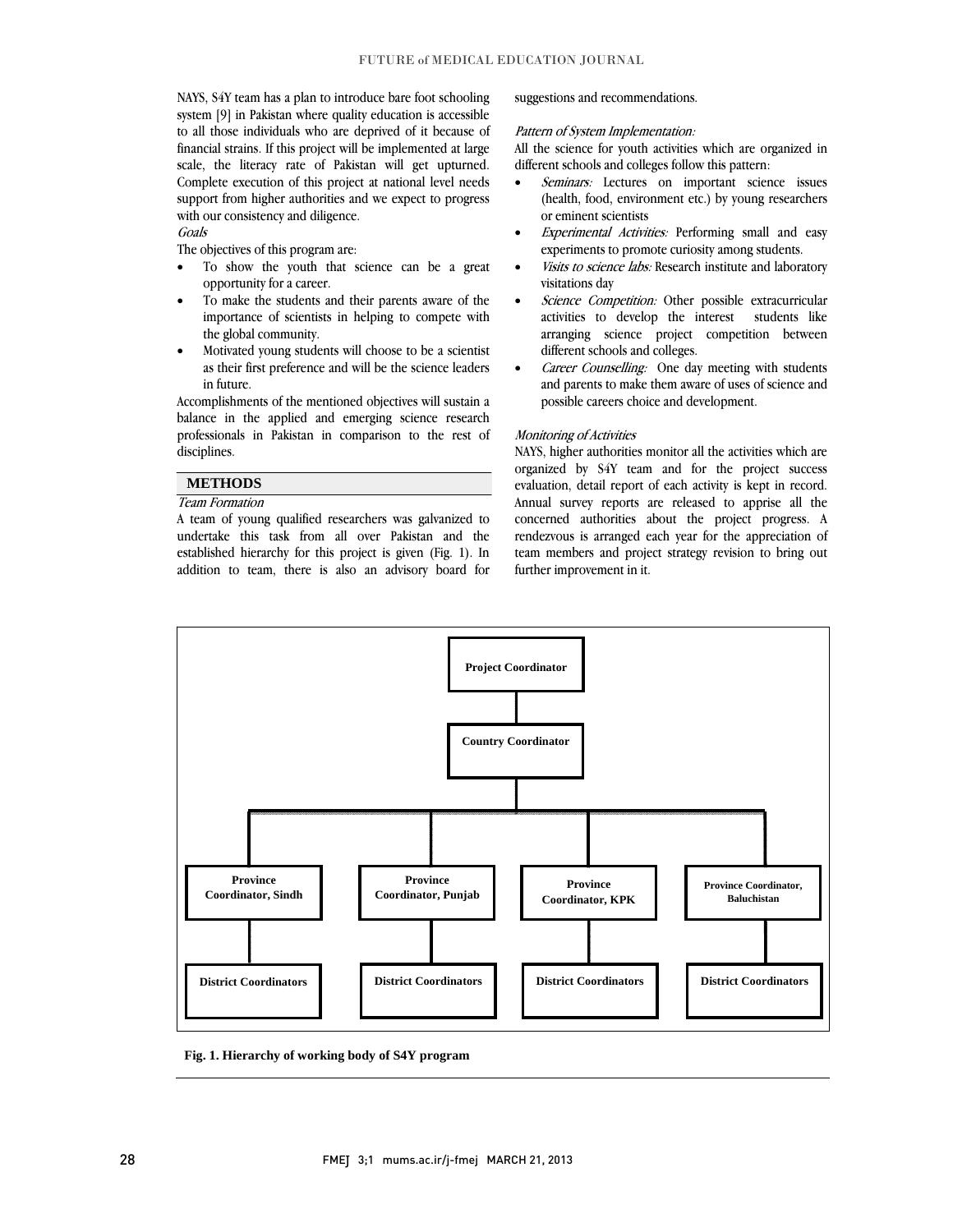## **RESULTS**

Initially, a pilot project of 50 schools and colleges was launched for year 2012 and it is further expanded to 100 schools and colleges for year 2013. Experimental workshops have been planned for year 2013 after analyzing students' requirements and demands. Officials of schools and colleges are showing great interest and inviting S4Y officials and team members on monthly basis for such lectures to train and guide their science students.

. With the request of school and colleges administrations, S4Y team has planned to conduct more consecutive activities in a school or college on annual basis. Detail outcomes of activities employing empirical inculcation strategy are discussed in the following case studies.

1- First seminar of S4Y program was conducted at Saint Gregory's High School Karachi, Sindh on Thursday October 13, 2011. The main objective of this program was to create awareness in youth about different advanced scientific disciplines and also to promote scientific research culture in Pakistan. In this seminar different areas of biotechnology were explored and their applications in coping with global issues were discussed. Different areas of biotechnology e.g. food, medical, and environmental domains were focused during the lecture and issues related with implementation of its application were also explained. Students showed keen interest in the lecture and their concepts of biological and applied sciences were built up with real life examples. School administration also co-operated with the organizing team and their attitude was very encouraging. Students were willing to pursue this field as a career and they were willing to have such further future activities in future.

2-Cloning and its application were explored in a S4Y activity organized by Aftab Ahmad, President NAYS for students of Azam International School and College, Alipur Chattah, Punjab on October 18, 2011. More than 25 students of grade nine and ten actively participated in the lecture. Concepts of stem cells and their future prospects of being potential therapeutic agents were given to students. Real life examples and disease therapeutic issues were discussed in details to facilitate and expedite the concept comprehension and grasping process in students. Students were eager to learn new things and they insisted on further arrangements of such kind of activities in future.

3-Robust response was received from the students of Government Kinnaird High School for Girls, Lahore during an activity organized by Syyada Samra Jafri, Syed Hassan Bukhari, Sadaf Badar and Khurram Shehzad on November 11, 2011 where Educational District Officer (EDO) Lahore was invited as a chief guest. Approximately 300 students took part in the sessions. The approach adopted for this S4Y activity was different from others and the speaker recognized students' talent by asking questions on diverse scientific subjects. The student's response on each question depicted their potential to carry on responded domain of science as a field of their interest. Real life examples and scientific innovations were discussed to give them an insight and they were advised on how they can further improve the knowledge of their interested subjects. EDO and Mrs. Rizwana Khaleel, Headmistress of Government Kinnaird

 High School for Girls, Lahore admired and appreciated the efforts of S4Y team for the uplift of Pakistan.

 4-With the cooperation of administration of Government Middle School, Naiwala Chattah, Punjab, another activity was organized by Aftab Ahmad on December 9, 2011. He emphasized on the significance of normal human microbial consumption of unhealthy foods. Infections caused by different pathogenic organisms were also demonstrated and their modes of transmission were elaborated to students of grades 4 to 8. How infectious diseases can be prevented by told to students. Approximately more than 50 students joined the seminar and showed interest in learning things through practical examples. flora and he explained the hazards associated with simply adopting hygienic principles and good habits were

 5-NAYS area coordinator Mohammad Moosa Abro from than 100 students of Al-Mehran Public School and Royal City College attended the seminar and students were informed about the recent research activities of different areas of applied and basic sciences. Career prospects of showed interest in this field. There was a question answer (QA) session at the end of lecture during which many participants asked questions related to basic and applied sciences. College and School administration cooperated in collaboration for arranging such informative scientific activities. Hyderabad arranged S4Y activity on January 28, 2012. More zoologists in Pakistan were discussed in-depth and students making it a successful event and they assured future

 6-Saman Sajid conducted activity in Kohat in Feb 2012 and she delivered a lecture on Entrepreneurship skills. Students setting up a business venture in Pakistan and they were apprised with tactics needed to tackle them and different cases were presented to them where problems that Pakistani professionals suffer due to the lack of compared with the conditions in the developed countries. A comparative analysis was presented to make them realize the need of professionals in areas where we are lacking. Career counseling session was also arranged to help they could excel in it by improving their expertise of their interested domains. Students gave a very encouraging response and the objectives of this activity were attained successfully. were informed about the hurdles that one faces while technological advancement were described and it was students define the career that suited them best and how

 in his district Dera Ghazi Khan during March, 2012. His lectures focused on the emerging science fields and its scope, if pursued as a profession was discussed with them. More than 50 students participated in lecture series Academy. Students who attended the seminar were of grade 9 and 10 and the shared knowledge gave them a new insight of diverse science research fields and they asked questions regarding the pursuance of such scientific response was received from the school and academy administrations and they were willing for the continuance of such activities arrangement in future. 7-Series of lectures were arranged by Asif Raheem Qaisarani conducted at Moonlight Public School and Suffah Science disciplines as career or their field of interest. Supportive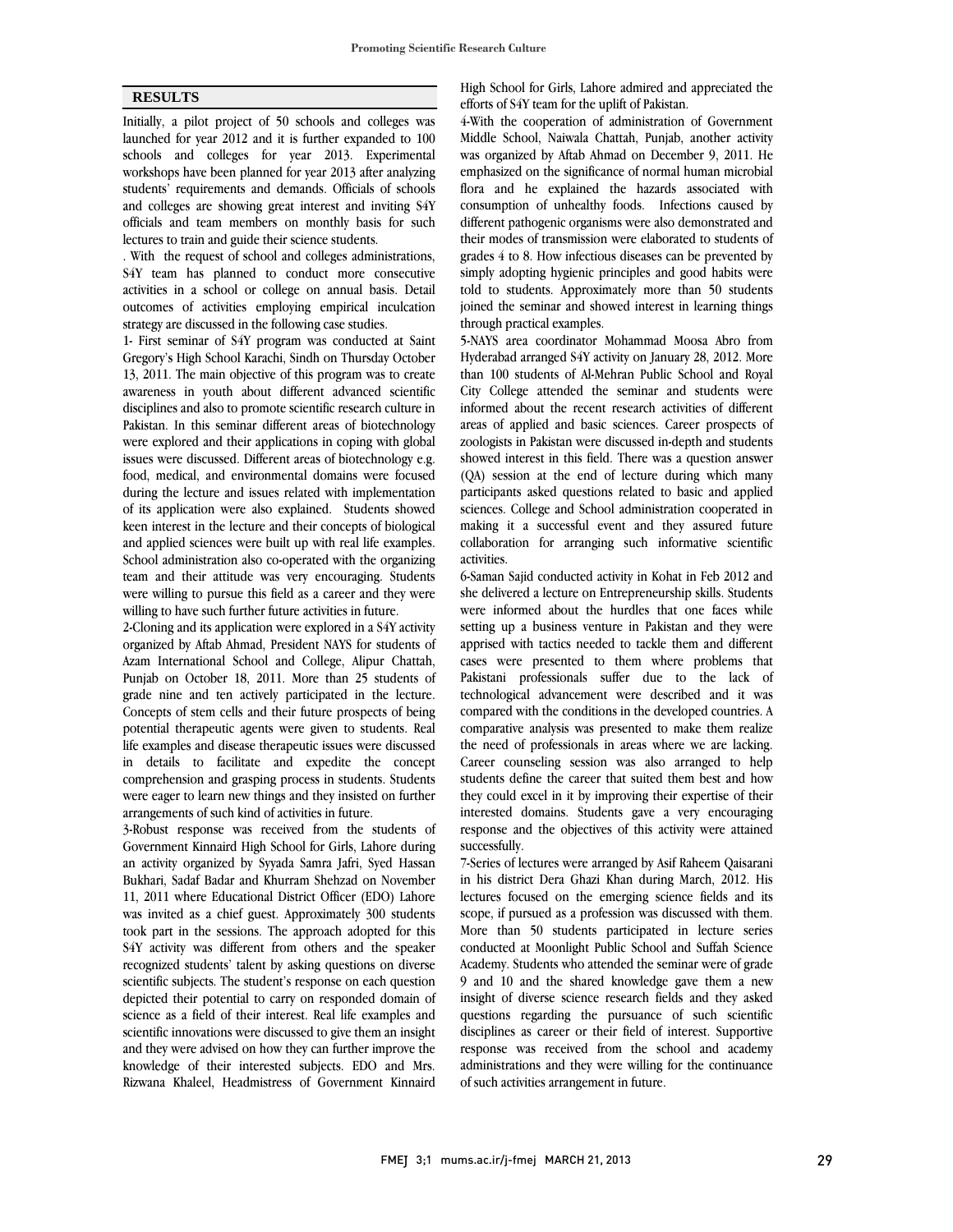8-During a lecture conducted at Civil Aviation College, Karachi, students gave interesting responses when scientific discoveries and significance of research were demonstrated to them. They asked queries regarding different environmental and health related issues prevailing in Pakistan and they were eager to know how scientific research can help resolve such issues. This activity was organized to emphasize the promotion of research oriented inculcation approaches. Students already had very good biological and scientific concepts but after this activity they realized how their concepts can be implemented for making scientific innovations. Topics of research types, ongoing applied science researches and its significance were covered in a 45 minute lecture. A feedback survey form was distributed among all students and upon surveying, results showed that majority of the students had researchoriented mind and they had the passion to continue higher studies in these fields. The most encouraging session was the one when students came to get the contact details of NAYS so that they could share their innovative research ideas with us and seek help regarding their fields of interests.

9-Faiza Khursheed from Khwera, Punjab arranged S4Y activity for the students of a local Government Girl's High School on April 14, 2012 and her 45 minute lecture was delivered to create awareness about Dengue fever and the health issues associated with it. Dengue being the widely prevalent epidemic disease in Pakistan was targeted. More than 80 students participated in this activity and they showed concerned about Dengue fever prevalence and measures to control it and eradicate it from the community. Clinical manifestations, Dengue fever types, infection process and preventive measures were the topics of discussion. In the end, many students helped identify the areas which could be potential breeding habitats for Dengue mosquito vector in their locality. With the cooperation of school administration, this activity was successfully conducted and ended with vigorous student's responses.

10-Ammad Abbass, area coordinator of NAYS, S4Y program reported an activity conducted by him at Government High School, Sahiwal on April 24, 2012. In his activity, he focused on building up fundamental biological concepts in students through practical examples, contrary to the traditional epistemological approaches. He covered diverse topics in his lectures including origination of life, diversity in nature and evolution. Students of primary as well as secondary grades attended the session and they showed consistent interest throughout the session. This event was highly appreciated by the students and school administration and teaching staff.

## **DISCUSSION**

Science and technology and their education are very important to improve the conditions of people's lives and also have important impact on cultural development [10]. Understanding the increasing demand of applied science research professionals, NAYS launched its science for youth program in 2011 and successful events were conducted in schools and colleges from all over Pakistan. In the beginning, young researchers were recruited for assigning the responsibilities of expanding science for youth program at provincial level and initially all the province coordinators themselves organized S4Y event in their respective provinces which was a big initiative from them. S4Y program series began with its first activity in Sindh province and the first seminar was arranged in Saint Gregory's High School, Karachi. Students showed keen interest in the topic of discussion which was focused on different arenas of biotechnology. Students were informed how research in applied sciences is contributing to cope with global environmental, food, and health issues. Subsequently, a cascade of activities began in different provinces and all organizers received encouraging responses from students and high school administrations. Student counseling service and information about scientific innovations and advancements in life and health sciences were provided to the students. In one of the S4Y events conducted in Lahore by Syyada Samra Jafri, S4Y project coordinator and Syed Hassan Bukhari, ex-province coordinator for Punjab, students were asked questions on different unusual scientific phenomena and their response in this regard showed their potential to pursue a career in the relevant field. Demonstrators encouraged the talent of the students and advice on further information obtainment approaches for their subject of interest was given to them.

#### **CONCLUSION**

Our remarkable success has motivated us to expand this project with our diligent team so that quality education will be made accessible to all the individuals who are deprived of it by introducing nontraditional teaching, career counseling and guidance at school and college level. Complete execution of science for youth program at national level is only possible with the cooperation of concerned higher governmental and non-governmental authorities and we look forward to their collaboration in attaining our aim of upturning Pakistan literacy rate by producing skilled research professionals of emerging sciences fields and future science leaders. Pakistan Science Foundation (PSF) promised to support this project in Pakistan.

#### **REFERENCES**

1. Blood P. Pakistan education. Pakistan: A country study. GPO for the Library of Congress. [cited 1 Apr 2010]. Available from: http://countrystudies.us /pakistan/42.htm

2. Lynd D. Education System in Pakistan.

[cited 2007]. Available from: www.un.org. pk/unesco

3. Pakistan Social and Living Standard Measurement Survey 2008-09. Available from: http://www.pbs.gov.pk/sites/default/ files/pslm/publications/pslm\_prov2008-09/

#### Education\_0.pdf

4. Aly JH. Document to debate and finalize national education policy. [cited 30 June 2012]. Available from: http://www.hec. gov.pk/InsideHEC/Divisions/QALI/LearningI nnovation/Documents/Learning%20Portal/C